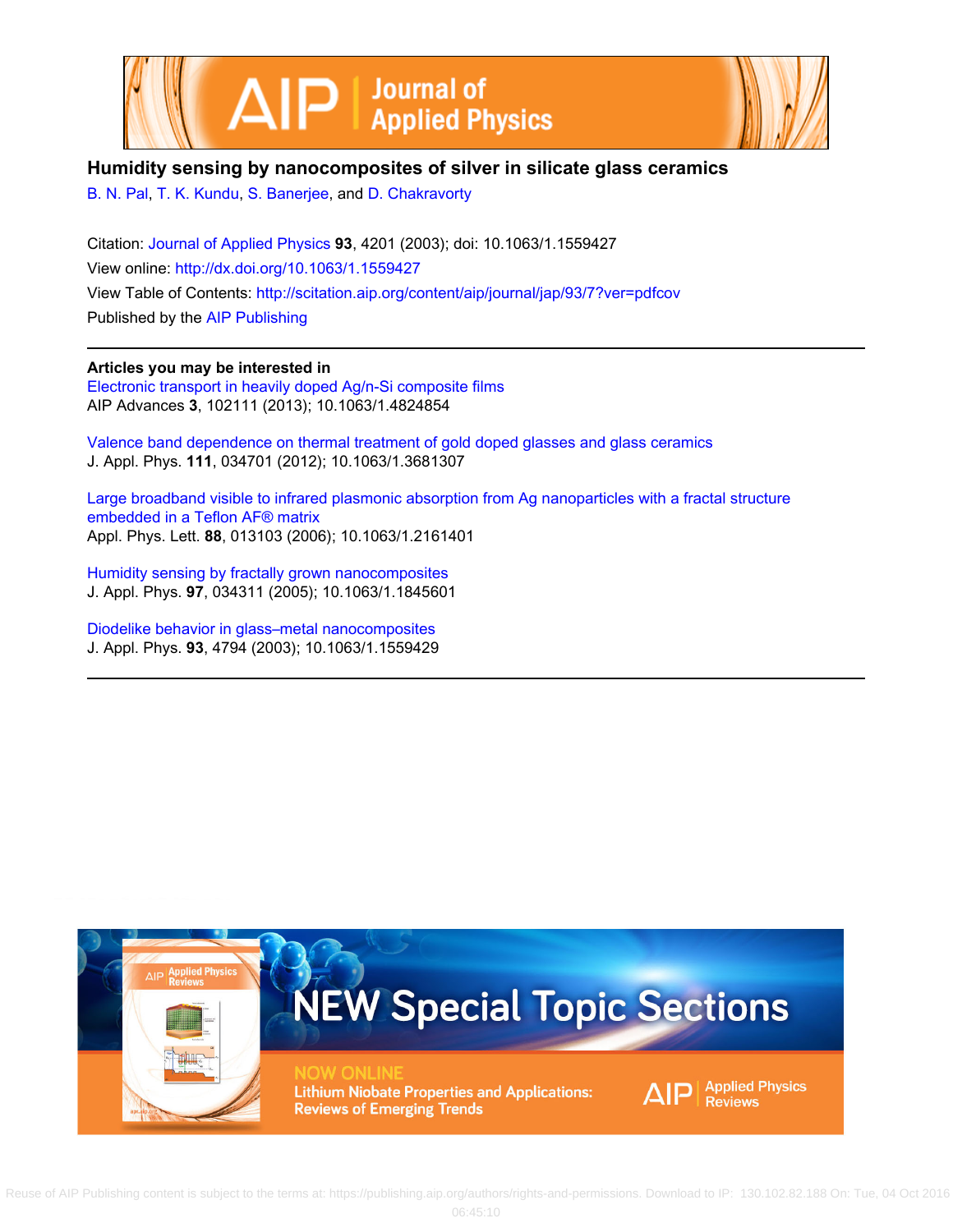# **Humidity sensing by nanocomposites of silver in silicate glass ceramics**

B. N. Pal *Indian Association for the Cultivation of Science, Kolkata-700 032, India*

T. K. Kundu

*Department of Physics and Technophysics, Vidyasagar University, Midnapore-721 102, India*

S. Banerjee *Department of Physics, University of Calcutta, Kolkata-700 009, India*

D. Chakravorty<sup>a)</sup> *Indian Association for the Cultivation of Science, Kolkata-700 032, India*

(Received 9 October 2002; accepted 15 January 2003)

Silver nanoparticles of diameters in the range 3.4 to 13.2 nm were grown within a silicate glass ceramics containing barium titanate phase. The glass ceramics were filled with silver particles by subjecting the former to a  $Na<sup>+</sup>-Ag<sup>+</sup>$  ion exchange process followed by a reduction treatment in hydrogen. Silver particles were formed at the interfaces of the silicate glass and the barium titanate phases, respectively. The silver particle sizes could be varied by controlling the fractal structure of the crystalline phase by prior heat treatment. Electrical resistivity measurements were carried out on cold-pressed specimens of nanocomposite powders prepared as just stated. A five order of magnitude resistivity change was recorded in the case of nanocomposite specimen with a silver particle diameter of 10.1 nm in the relative humidity range of 25% to 85%. The resistivity of the nanocomposites was found to be controlled by a variable range hopping conduction. It is believed that the silver nanoparticles provide sites where physisorption of water molecules takes place which increases the number of localized states near the Fermi level. © *2003 American Institute of Physics.* [DOI: 10.1063/1.1559427]

## **I. INTRODUCTION**

Humidity sensors have assumed importance in recent years because of the need to monitor and control environmental humidity in various industrial processes.<sup>1</sup> For automated control of humidity, sensors using changes of electrical conductivity are necessary. Research has been carried out on various systems to explore the possibility of utilizing them as humidity sensors.<sup>2–8</sup> Commercial humidity sensors are mostly comprised of either polymer films $9,10$  or porous ceramics.11,12 These sensors are based on the principle of electrical resistance change as a function of relative humidity. Adsorption of water molecules on the surface of these systems causes their electrical properties to change. Essentially, two types of sensors have been reported. In the ionictype sensors, protons are the charge carriers which hop between adjacent hydroxyl groups on application of electric field.<sup>13</sup> In the electronic-type humidity sensors, water molecules are chemisorbed on semiconducting oxides and electrons are injected to the latter from the former thereby changing the resistivity of the semiconductor.<sup>14</sup> Nanocomposites are characterized by the dispersion of nanosized metals or semiconductors within an inert matrix.<sup>15</sup> Some of the examples are silver, copper, nickel, or lead sulphide within a silicate glass.<sup>16,17</sup> The dispersoids have a large surface-tovolume ratio. This makes these materials potentially attractive for sensing purposes because, in principle, they should provide innumerable surface sites for physisorption of water molecules. We have explored such possibilities in nanocomposites containing silver particles grown within a glass– barium titanate composite by the ion exchange followed by reduction technique.18 Large changes in resistivity were observed as a function of relative humidity. Also, the electrical resistivity was found to be electronic in nature. The details are reported in this article.

#### **II. EXPERIMENT**

The glass composition used in this investigation was  $10 \text{ Na}_2\text{O} \cdot 34 \text{ BaO} \cdot 34 \text{ TiO}_2 \cdot 17 \text{ B}_2\text{O}_3 \cdot 5 \text{ SiO}_2 \text{ (in mol %)}$ . The crystalline phase grown within this glass was  $BaTiO<sub>3</sub>$ . We had earlier worked on this system because of unusual dielectric properties exhibited by the specimens.19 For preparing the glass, the raw materials used were reagent grade chemicals  $Na_2CO_3$ ,  $BaCO_3$ ,  $TiO_2$ ,  $H_3BO_3$ , and  $SiO_2$ , respectively. A mixture of required amounts of these chemicals was taken in an alumina crucible. The glass was melted in an electrically heated furnace at a temperature of 1400 K. Glass was cast by pouring the melt onto an aluminum mold.

The nucleation and growth temperatures for the crystalline phase  $BaTiO<sub>3</sub>$  were determined by differential thermal analysis (DTA) carried out on the glass sample using a Shimadzu DT40 apparatus. The endo- and exothermic peaks in the DTA curve corresponded to the nucleation and growth temperatures, respectively.18 The crystalline phases grown within the glass after the heat treatment were identified from the powder diffraction pattern taken in a Rich Seifert 3000P x-ray diffractometer using Cu  $K\alpha$  radiation.

Reuse of AIP Publishing content is subject to the terms at: https://publishing.aip.org/authors/rights-and-permissions. Download to IP: 130.102.82.188 On: Tue, 04 Oct 2016

a)Electronic mail: mlsdc@mahendra.iacs.res.in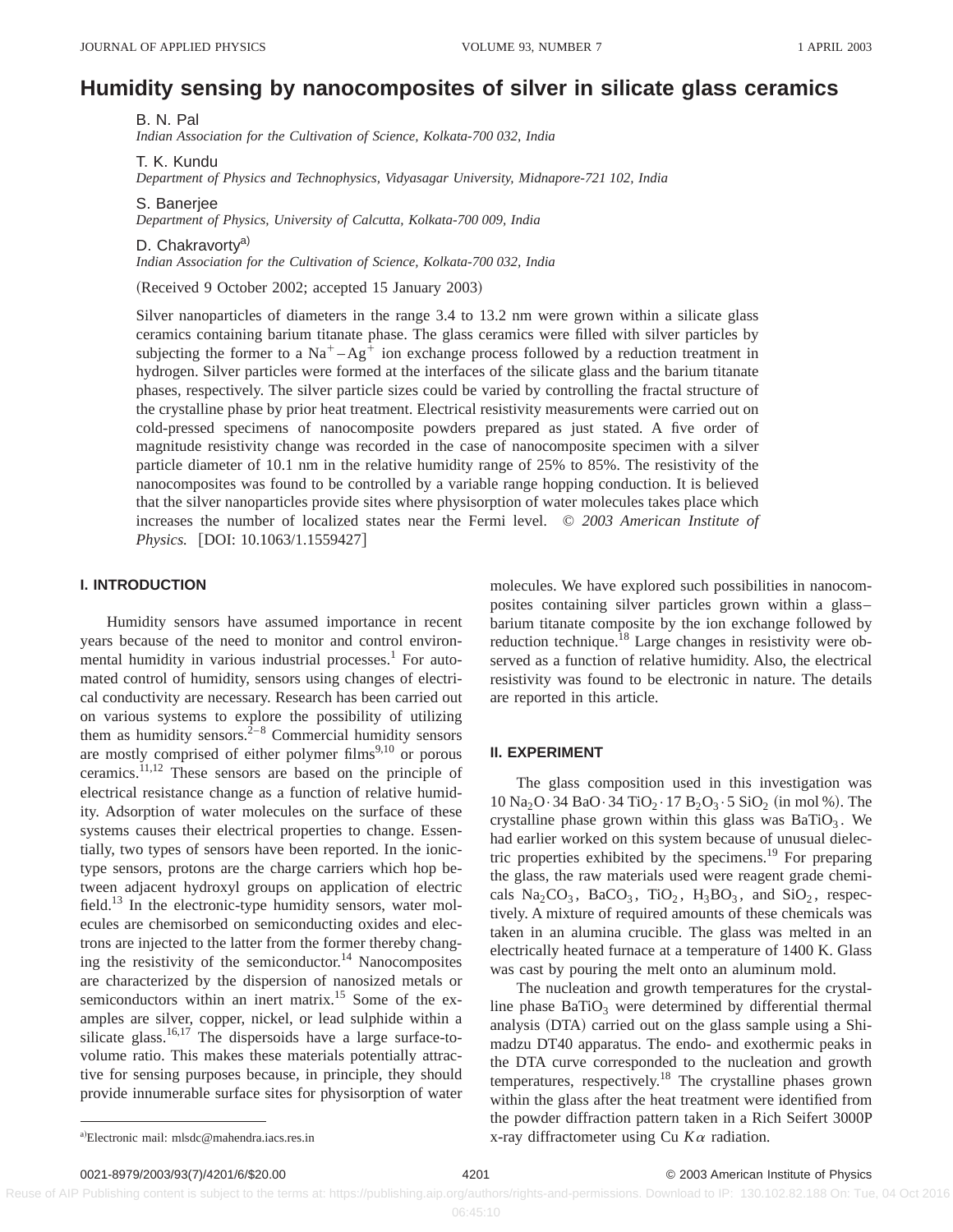

FIG. 1. Scanning electron micrograph of glass heat treated at 843 K for 6 h followed by 963 K for 15 min.

Glass–ceramic samples were made by giving different heat treatments to the glass. Essentially, the durations of treatment at the nucleation and growth temperatures, respectively, were varied. It has been shown earlier that the fractal structure of the crystalline phase can be varied by such treatments.20 Such a variation of the morphology of the crystalline phase changes the growth rate of the metallic phase. The nanometer-sized metal can be grown at the interface of the crystal and the glass after the ion-exchanged (with silver ions) glass ceramic is subjected to a reduction treatment in hydrogen.<sup>16</sup> The metal particle diameter can be changed by growing them in glass ceramics having different fractal dimensions of the crystalline phase without altering the reduction temperature and time. This has been discussed in detail elsewhere.20 In the present investigation, the glass–ceramic samples were, first, ground using a mortar and pestle so that the particle sizes were  $\sim$  5  $\mu$ m. The sodium/silver ion exchange was carried out by immersing the powder in a molten bath of silver nitrate kept in a pyrex boat at a temperature of 583 K for a period of 6 h. After the interdiffusion reaction, the samples were washed in distilled water to remove any silver nitrate adhering to the sample surfaces. All of the ionexchanged specimens were reduced in a stream of hydrogen at a temperature of 573 K for 5 min.

The microstructure of the glass–ceramic samples was studied by a scanning electron microscope (Hitachi model No. S-415A). The microstructure of the ion-exchanged and reduced glass–ceramic samples was investigated using a JEM 200 CX transmission electron microscope (TEM). The details of specimen preparation for TEM studies were described earlier. $21$ 

For electrical measurements under different RH conditions, specimens with an area of  $0.5 \text{ cm}^2$  and thickness  $0.3$ cm were prepared by pressing the powders prepared as just stated with a load of 10 tons. Silver paint electrodes (supplied by Acheson Colloiden B.V. Holland) were applied to the two opposite faces of the cold-pressed specimens. The specimens were mounted in a glass chamber with provision of a stopcock so that it could be evacuated or filled with gases if required. To generate a different RH, the chamber was partially evacuated by a mechanical pump, the stopcock





FIG. 2. (a) Transmission electron micrograph of a glass ceramic (Fig. 1) ion exchanged at 583 K for 6 h and subsequently reduced at 573 K for 5 min.  $(b)$  Electron diffraction pattern of  $(a)$ .

shut, and the RH was measured by a Barigo (Germany) Hygrometer made in Germany. By this procedure, it was possible to attain RH values in the range of 25% to 90% within the specimen chamber. The electrical resistance at room temperature was measured for all the samples by a Keithley 617 electrometer.

#### **III. RESULTS AND DISCUSSION**

The nucleation and growth temperatures as determined by DTA analysis were 843 and 963 K, respectively.<sup>20</sup> Figure 1 is a scanning electron micrograph of a glass in which the crystalline phases were grown by giving a two-stage heat treatment of 843 K for 6 h followed by 963 K for 15 min. The bright regions in Fig. 1 represent the crystalline phases whereas the dark ones comprise the glass matrix. These are shown by bright and dark arrows, respectively, in Fig. 1. It is seen that crystals of width  $\sim$ 6  $\mu$ m and length  $\sim$ 40  $\mu$ m are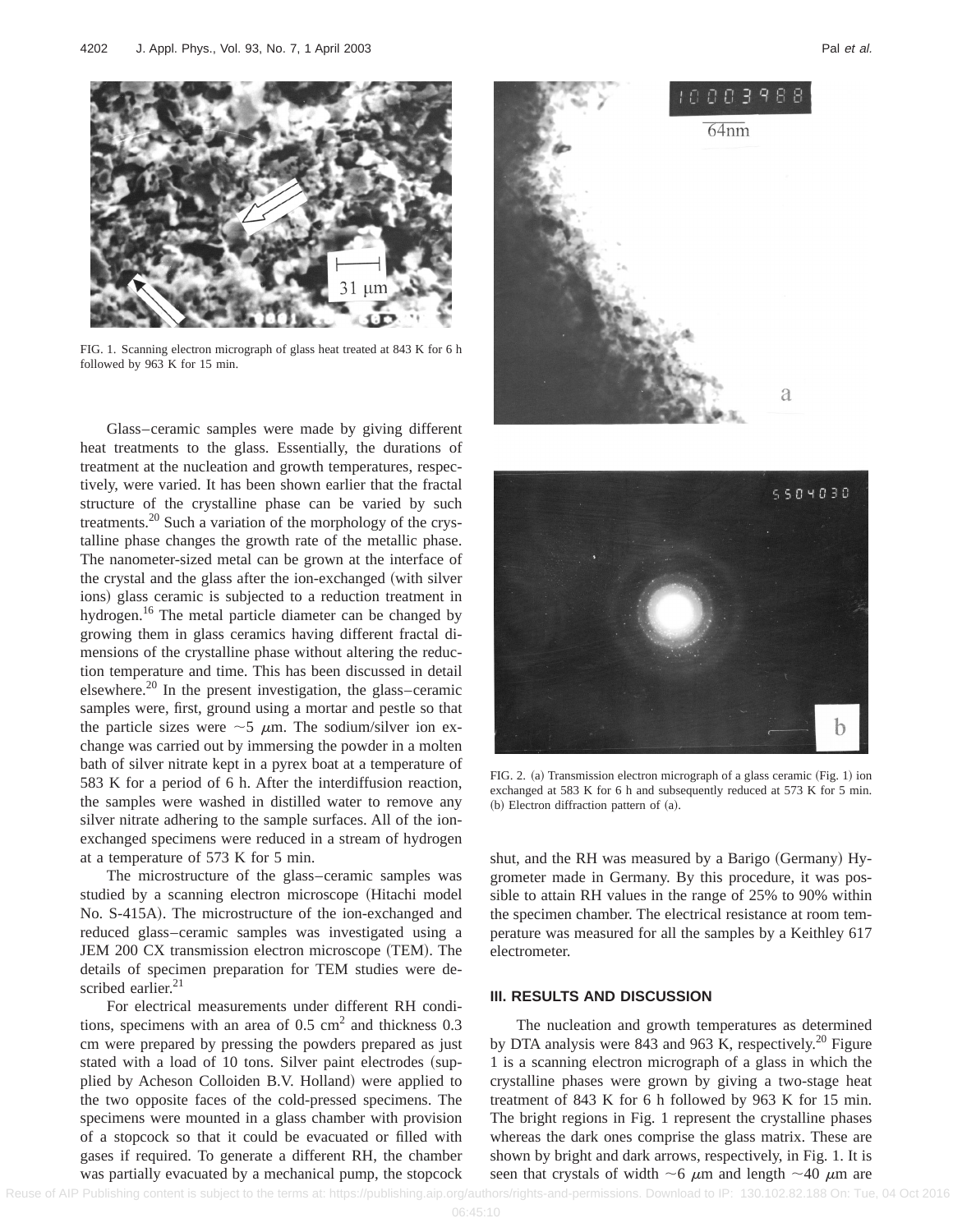

FIG. 3. X-ray diffractogram of the glass ceramic shown in Fig. 1:  $\bigcirc$ ;  $Na<sub>2</sub>B<sub>4</sub>O<sub>7</sub>$  and  $\bullet$  BaTiO<sub>3</sub>.

present within the glass matrix. Figure 2 is the x-ray diffractogram of the glass ceramic. The crystalline phases present were identified as barium titanate and sodium tetraborate, respectively. The corresponding diffraction peaks have been indicated in Fig. 2. The crystal planes giving rise to the different diffraction peaks are indicated by the corresponding Miller indices in Fig. 2. This is typical of all glass–ceramic specimens used here to grow nanoparticles of silver.

Figure  $3(a)$  is the transmission electron micrograph for the glass–ceramic sample shown in Fig. 1 but which was ion exchanged at 583 K for 6 h and, subsequently, reduced at 573 K for 5 min. This is typical of all other glass–ceramic samples after ion exchange and reduction treatment. Figure  $3(b)$  is the electron diffraction pattern obtained from Fig. 3(a). The interplanar spacings  $d_{hkl}$  as calculated from the

TABLE I. Comparison of  $d_{hkl}$  with standard ASTM data in the case of a specimen heat treated at 843 K for 6 h followed by 963 K for 15 min, and subsequently ion exchanged at 583 K for 6 h and then reduced at 573 K for 5 min.

 $d_{\text{tot}}$  (for silver)

 $d_{ij}$ 



FIG. 4. Histogram of silver particle size obtained from Fig.  $3(a)$ .

diameters of the diffraction rings are listed in Table I. These values are compared with standard ASTM data for metallic silver. The data confirm that the particles consist of metallic silver.

Figure 4 gives the histogram of silver particle size as obtained from Fig.  $3(a)$ . The data were fitted to a log-normal distribution function<sup>18</sup> which is shown by the line in Fig. 4—the points representing the experimental data. The extracted values of median diameter  $\bar{x}$  and geometric standard deviation  $\sigma$  are given in Table II along with those of other specimens in the series determined by following an identical procedure as just described. The data in Table II show the marked effect that the heat treatment schedule has on the growth of nanosized metal particles at the glass–crystal interface. This has been ascribed to the effect of crystal morphology on the kinetics of metal phase formation. It has been shown earlier $^{20}$  that by changing the heat treatment schedule for precipitating the crystalline phase within the glass, the fractal structure of the crystals can be changed. The metal nanoparticle growth at the glass–crystal interface takes place by a mechanism of heterogeneous nucleation. A fractal dimension  $\sim$ 2.0 indicates a smooth surface of the crystals whereas a value of less than 2.0 implies a rough surface. The latter introduces sites for metal particle growth for which the kinetics of transformation will be much faster than that on a

TABLE II. Summary of heat treatment schedules for crystallization and median diameter  $\bar{x}$  and geometric standard deviation  $\sigma$  obtained for different cimens after ion exchange/reduction treatment

| — пкі<br>(observed) | $-$ <i>n</i> <sub>Kl</sub> $        -$<br>(ASTM)<br>(nm) | specificity arter four exemange/reduction treatment. |                                      |      |          |  |
|---------------------|----------------------------------------------------------|------------------------------------------------------|--------------------------------------|------|----------|--|
| (nm)                |                                                          | Specimen<br>No.                                      | Heat treatment<br>schedule           | (nm) |          |  |
| 0.236               | 0.2359                                                   |                                                      |                                      |      | $\sigma$ |  |
| 0.205               | 0.2044                                                   |                                                      | 843 K for $2 h + 963 K$ for 10 min   | 3.4  |          |  |
| 0.145               | 0.1445                                                   |                                                      | 843 K for $4 h + 963 K$ for 10 min   | 4.6  | 1.3      |  |
| 0.124               | 0.1231                                                   |                                                      | 843 K for $6 h + 963 K$ for 15 min   | 10.1 | 1.3      |  |
| 0.094               | 0.093 75                                                 |                                                      | 843 K for $2 h + 963 K$ for $20 min$ | 13.2 | 1.4      |  |

Reuse of AIP Publishing content is subject to the terms at: https://publishing.aip.org/authors/rights-and-permissions. Download to IP: 130.102.82.188 On: Tue, 04 Oct 2016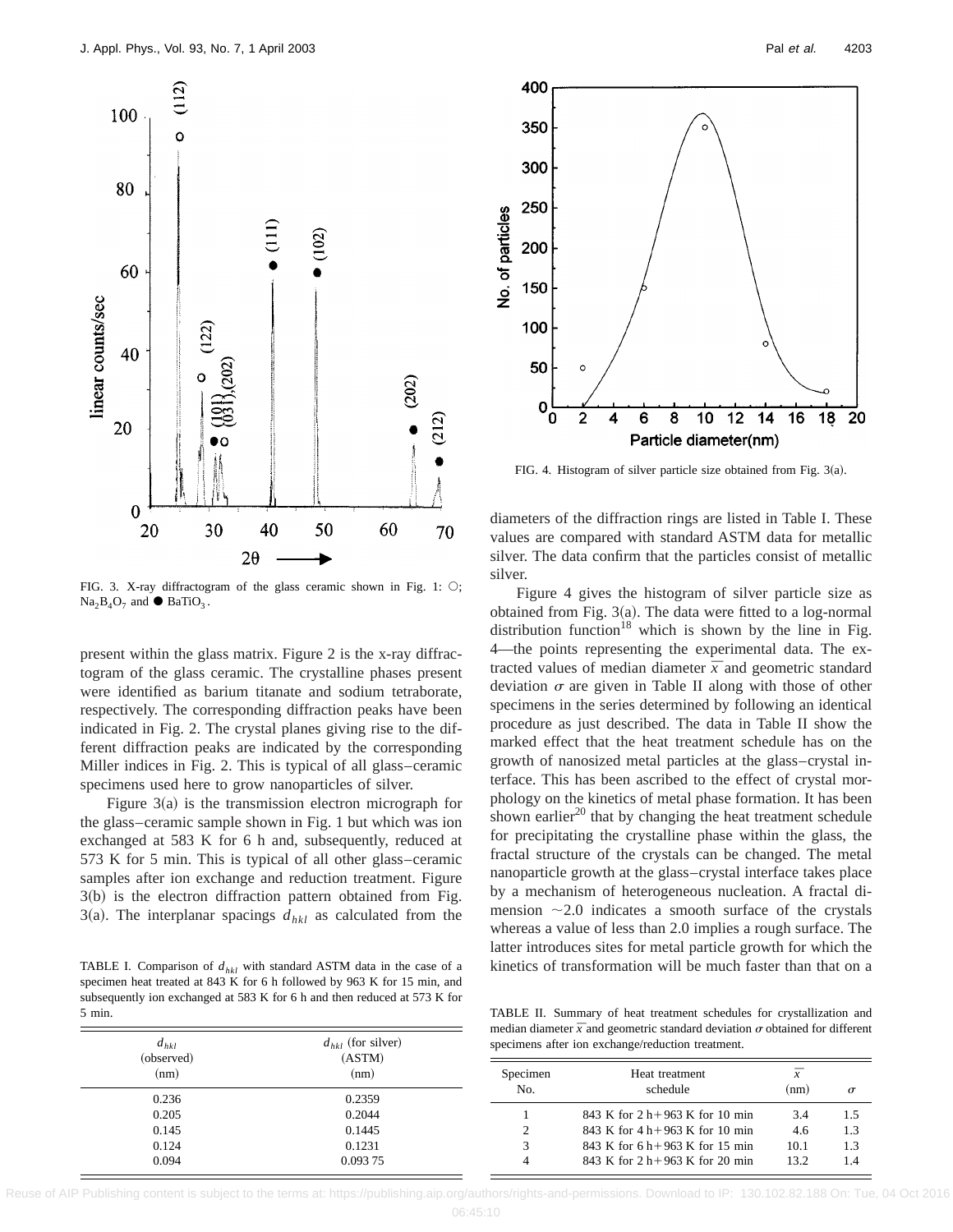



FIG. 5. Resistivity variation as a function of relative humidity for nanocomposites with different silver particle diameter:  $\triangle$ ; 3.4 nm,  $\heartsuit$ ; 4.6 nm,  $\blacksquare$ ; 10.1 nm, and  $\triangle$  13.2 nm.

FIG. 6. Log surface resistivity vs inverse temperature for a nanocomposite with silver particle diameter 3.4 nm.

smooth surface. Thus, without altering the ion-exchange temperature/time, as well as reduction treatment schedule, different sizes of nanoparticles of silver could be generated by simply changing the ceramization temperature and time. A detailed discussion has been given elsewhere to explain this effect. $20$ 

Figure 5 shows the resistivity variation as a function of RH for specimens with different diameters of the silver particles in the nanocomposites. In Fig. 5, the points represent the experimental data and the lines have been fitted by a function given by

$$
\rho = \exp\{-(\alpha + \beta_1 \eta + \beta_2 \eta^2)\},\tag{1}
$$

where,  $\rho$  is the resistivity,  $\alpha$ ,  $\beta_1$ , and  $\beta_2$  are constants, and  $\eta$ is the RH. The fits are found to be satisfactory. In Table III, the values of parameters  $\alpha$ ,  $\beta_1$ , and  $\beta_2$  as extracted by this fitting are summarized for the different specimens. The reproducibility and repeatability of the humidity sensing in these materials were checked by the following measurements. Resistivity change as a function of RH was studied for a specimen freshly prepared as well as after a period of 2 months. The two sets of results were in agreement within 1%. Similarly, two specimens were prepared following identical procedure as delineated before. Humidity sensing be-

TABLE III. Summary of fitting parameters for resistivity change as a function of RH.

| Specimen       |          |        |           |
|----------------|----------|--------|-----------|
| No.            | $\alpha$ | Þ1     | $\beta_2$ |
|                | 0.4      | $-0.4$ | 0.004     |
| $\overline{c}$ | $-3.9$   | $-0.3$ | 0.003     |
| 3              | $-13.0$  | 0.05   | 0.0005    |
| 4              | $-7.9$   | $-0.2$ | 0.002     |

havior was then examined for both of them. Here also, the two sets of resistivity values were in agreement within 1%.

It is evident that the nanocomposites show a marked change of electrical resistivity of almost five orders of magnitude as the RH is varied from 25% to 85%. It is also to be noted that the sensitivity of the sample is maximum for an optimum value of silver particle diameter viz., 10.1 nm. The surfaces of the silver nanoparticles provide the sites for physisorption of water molecules. As discussed later, we believe that the electrical conduction in the present system arises due to a variable range hopping. The absorption of water molecules increases the density of states responsible for such a hopping conduction mechanism. As the particle size is initially increased, an increase in the total surface area enhances the number of states thereby raising the electrical conductivity. After an optimum diameter of silver particles is reached, however, the volume fraction of the metal phase exerts its influence. The surface-to-volume ratio decreases and, as a consequence, the effective number of sites per unit volume responsible for giving rise to electrical conduction is decreased. This tends to raise the electrical resistivity of the nanocomposites under investigation.

To elucidate the conduction mechanism in the present system, we consider the variation of electrical resistivity as a function of temperature for the nanocomposites. In Fig. 6, we show the  $\log \rho_s$  versus inverse temperature  $\rho_s$  being the surface resistivity over the range 230 to 333 K for a nanocomposite specimen with silver particle diameter 3.4 nm. It should be noted here that the sample was prepared by subjecting a bulk glass to ceramization treatment followed by ion exchange and reduction reaction, respectively. The electrical measurements were carried out by painting two silver electrodes on the specimen surface with a separation of 1 mm. The measurements were carried out after evacuating the sample chamber to a pressure of  $10^{-3}$  Torr. This procedure was followed in order to obtain a dense enough specimen

Reuse of AIP Publishing content is subject to the terms at: https://publishing.aip.org/authors/rights-and-permissions. Download to IP: 130.102.82.188 On: Tue, 04 Oct 2016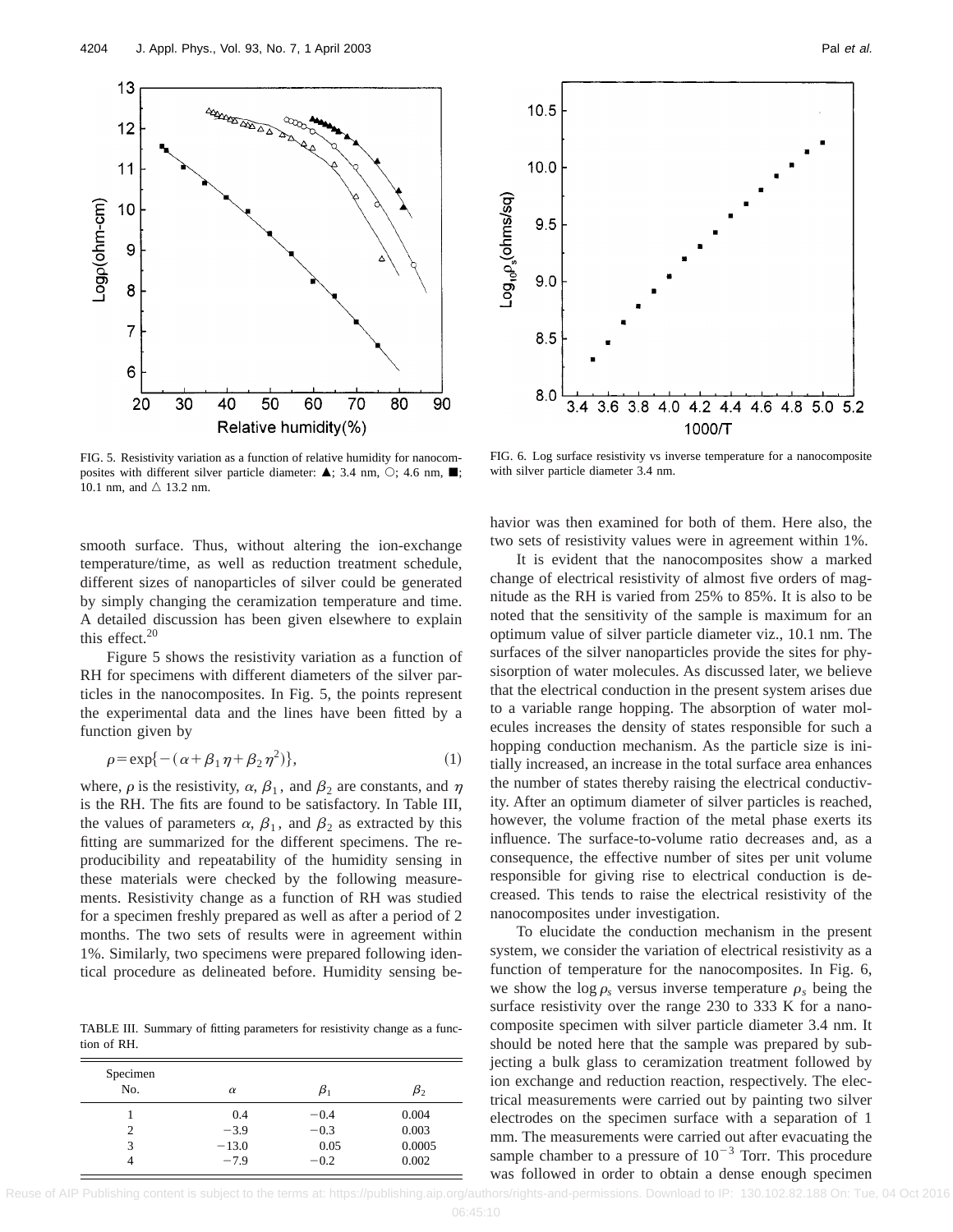with a reasonably low resistance so that meaningful electrical measurements could be carried out to low temperatures. These data are typical of the results obtained for other specimens in the series. We have considered the possibility of an electron tunneling mechanism<sup>22</sup> to be operative in this case. The activation energy  $\phi$ , according to this model, is given by

$$
\phi = \frac{1.44}{\varepsilon} \left( \frac{2}{\overline{x}} - \frac{1}{\overline{x}} \right) \text{eV},\tag{2}
$$

where,  $\varepsilon$  is the dielectric constant of the dielectric medium containing the metal dispersoids,  $\bar{x}$  is the median diameter, and *s* is the separation between the dispersoids both expressed in nanometers. Taking  $\varepsilon \sim 4.0$  (the dielectric constant of the silicate glass) and substituting for *s* a value of 1.7 nm, in the present case, we calculate a value of  $\phi \sim 0.10 \text{ eV}$ . This is much smaller than the activation energy 0.30 eV as estimated from the slope of the line drawn through the data points in Fig. 6. Such differences were noted for other specimens also. We have therefore considered the variable range hopping conduction mechanism<sup>23</sup> for our sample system because this mechanism was found to be appropriate earlier<sup>23,24</sup> in the case of samples having a microstructure similar to that existing in the present case. In this model, the resistivity  $\rho$ can be written as

$$
\rho = \rho_o \exp\left(\frac{T_o}{T}\right)^{1/4},\tag{3}
$$

where

$$
T_o = \frac{8b_c\chi^3}{pN(E_F)k},\tag{4}
$$

where  $b_c$  is a dimensionless quantity having a value of 1.5,  $p$ is a proportionality constant which can be taken to be unity,  $N(E_F)$  is the density of states near the Fermi level, *k* is the Boltzmann constant, and  $\chi$  is the tunneling constant and can be calculated using

$$
\chi = \left(\frac{2m\phi}{h^2}\right). \tag{5}
$$

In Eq. (4), *m* is the electron mass,  $\phi$  is the effective barrier height, and *h* is the Planck constant.

We have plotted the resistivity data given in Fig. 6 as a function of  $T^{-1/4}$  in Fig. 7. The straight line fit was obtained using Eq.  $(2)$  signifying that the aforementioned model is valid in our case. The value of  $\chi$  was calculated to be  $\sim$  1 Å<sup>-1</sup> for silver. From the slope  $T<sub>o</sub>$  of the straight line in Fig. 7 and substituting the values of different parameters in Eq. (3), we have estimated the value of  $N(E_F)$  as 0.8  $\times 10^{20}$  eV<sup>-1</sup> cc<sup>-1</sup>. By following the same procedure, the  $N(E_F)$  values for specimens 2, 3, and 4 were determined as  $1.5 \times 10^{20}$ ,  $1.2 \times 10^{20}$ , and  $2.8 \times 10^{20}$  eV<sup>-1</sup> cc<sup>-1</sup>, respectively. Evidently, they are of the same order of magnitude. It should be mentioned here that no physical significance could be attached to  $T<sub>o</sub>$  values extracted from the slope of the curve shown in Fig. 6. In the theory of Mott<sup>25</sup> and the subsequent experimental verification, $26$  the authors had determined the value of the slope and referred to it as simply the



FIG. 7. Log surface resistivity vs  $T^{-1/4}$  for a nanocomposite with silver particle diameter 3.4 nm.

gradient. In the case of electrical conductivity data measured for heavily doped germanium, $2<sup>6</sup>$  the authors extracted a value of this gradient to be  $\sim$ 10.5. According to our representation, this will mean a value of  $T_o \sim 1.2 \times 10^4$ . For the present specimen systems, we have estimated  $T<sub>o</sub>$  values which are of the order of  $10<sup>8</sup>$ . It should be noted that in nanocomposites consisting of iron nanoparticles with an oxide nanolayer around them, a variable range hopping mechanism was also reported to be operative in the temperature range of 110 to 300 K. $^{24}$ 

It should be noted here that the electrical conductivity in the nanocomposites under humid conditions was checked to be electronic in origin. For this, we show in Fig. 8 the varia-



FIG. 8. Variation of current as a function of time for specimen with silver particle diameter 10.1 nm under a RH of 85%. Applied voltage across specimen $=10$  V.